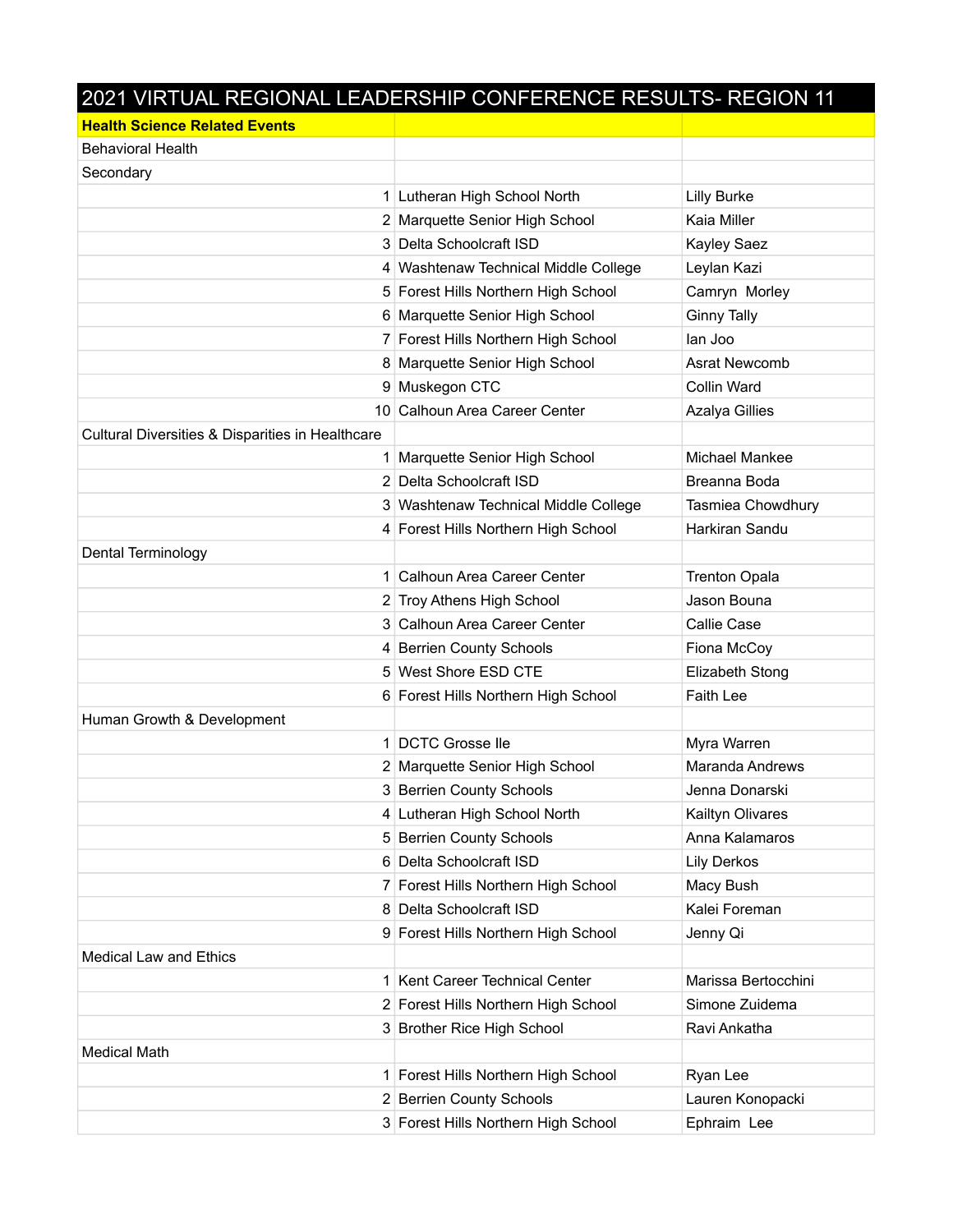|                            | 4 Marquette Senior High School       | Benjamin Wilson      |
|----------------------------|--------------------------------------|----------------------|
|                            | 5 Brother Rice High School           | Michael Capitani     |
|                            | 6 Brother Rice High School           | Christian Stipho     |
|                            | 7 Berrien County Schools             | Gavin Mahar          |
|                            | 8 Kent Career Technical Center       | Kayen Schragg        |
|                            | 9 Kent Career Technical Center       | <b>Hope Flowers</b>  |
|                            | 10 Berrien County Schools            | Natalie Morrow       |
| <b>Medical Reading</b>     |                                      |                      |
|                            | 1 Marquette Senior High School       | Natalie Deneau       |
|                            | 2 Muskegon CTC                       | Breanna Whitaker     |
|                            | 3 Washtenaw Technical Middle College | Manaal Zubair        |
|                            | 4 Delta Schoolcraft ISD              | Jazmin Foreman       |
|                            | 5 Kent Career Technical Center       | Irene Rosas          |
| <b>Medical Spelling</b>    |                                      |                      |
|                            | 1 Marquette Senior High School       | Olivia Bohl          |
|                            | 2 Kent Career Technical Center       | <b>Emily Beaudry</b> |
|                            | 3 Kent Career Technical Center       | <b>Lily Martens</b>  |
|                            | 4 Kent Career Technical Center       | Myia Manning         |
|                            | 5 Kent Career Technical Center       | Rayhan Meliani       |
|                            | 6 Berrien County Schools             | Emily Watson         |
| <b>Medical Terminology</b> |                                      |                      |
| Postsecondary/Collegiate   |                                      |                      |
|                            | 1 University of Michigan             | Amanda Dowdican      |
| Secondary                  |                                      |                      |
|                            | 1 Calhoun Area Career Center         | Mara Bailey          |
|                            | 2 Marquette Senior High School       | Aiden Swanson        |
|                            | 3 Calhoun Area Career Center         | Niang Muang          |
|                            | 4 Muskegon CTC                       | Morgan Yonkers       |
|                            | 5 Troy Athens High School            | Nihal Bandla         |
|                            | 6 West Shore ESD CTE                 | Jayd Hovey           |
|                            | 7 Calhoun Area Career Center         | Amirah Burbank       |
|                            | 8 Calhoun Area Career Center         | Danielle Reyes       |
|                            | 9 Kent Career Technical Center       | Amanda Krueger       |
|                            | 10 Marquette Senior High School      | Ella Pond            |
| <b>Nutrition</b>           |                                      |                      |
|                            | 1 Marquette Senior High School       | Brooklyn Michelin    |
|                            | 2 West Shore ESD CTE                 | Lauren VanderLaan    |
|                            | 3 Muskegon CTC                       | Kara Knapp           |
|                            | 4 Lutheran High School North         | Elise Neumeyer       |
|                            | 5 Lutheran High School North         | <b>Lillie Newer</b>  |
|                            | 6 Muskegon CTC                       | Nervona Mackenzie    |
|                            | 7 Calhoun Area Career Ctr            | Jade Shroll          |
|                            | 8 Forest Hills Northern High School  | Alexia Ofield        |
|                            | 9 Delta Schoolcraft ISD              | Ty Cortinas          |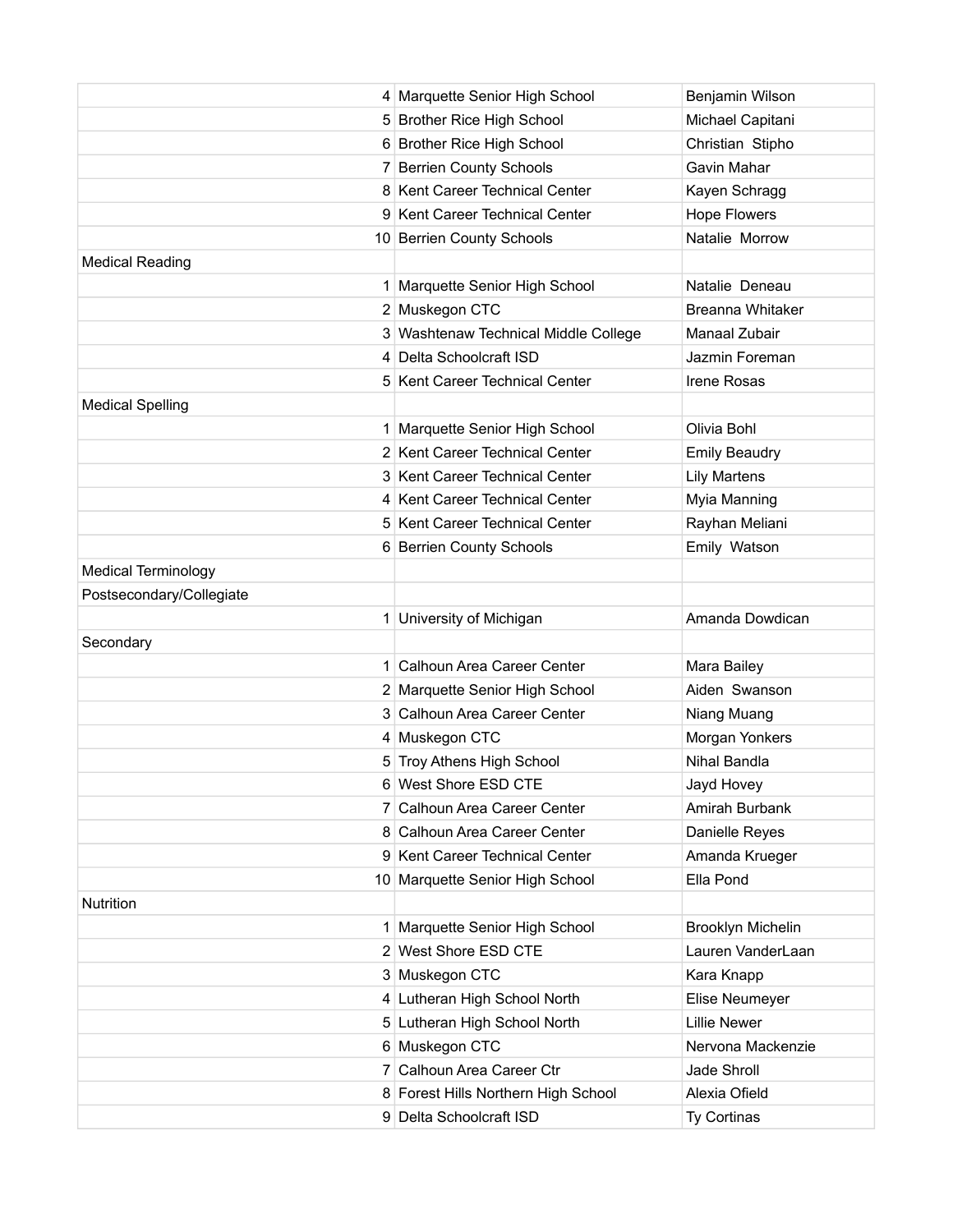|                                      | 10 Brother Rice High School         | Jake Yono             |
|--------------------------------------|-------------------------------------|-----------------------|
| Pathophysiology                      |                                     |                       |
| Postsecondary/Collegiate             |                                     |                       |
|                                      | 1 University of Michigan            | Karissa Lewis         |
| Secondary                            |                                     |                       |
|                                      | 1 Forest Hills Northern High School | Shadan Abdullah       |
|                                      | 2 Berrien County Schools            | <b>Esther Bard</b>    |
|                                      | 3 Calhoun Area Career Center        | Oscar DeLaRosa        |
|                                      | 4 Kent Career Technical Center      | Sophia Johnson        |
|                                      | 5 Kent Career Technical Center      | Selma El Jabbouri     |
|                                      | 6 Brother Rice High School          | Christopher Kewson    |
| Pharmacology                         |                                     |                       |
|                                      | 1 Troy Athens High School           | Rachel Holle          |
|                                      | 2 Marquette Senior High School      | Nicholas Asmus        |
|                                      | 3 DCTC Grosse lle                   | Lily Herron           |
|                                      | 4 Troy Athens High School           | <b>Brandon Nguyen</b> |
|                                      | 5 Lutheran High School North        | Catelyn Moldenhauer   |
|                                      | 6 Calhoun Area Career Ctr           | Kassandra Kohsmann    |
|                                      | 7 Troy Athens High School           | Sarah Binu            |
| <b>Health Professions Events</b>     |                                     |                       |
| <b>Biomedical Laboratory Science</b> |                                     |                       |
|                                      | 1 Marquette Senior High School      | Jason Andary          |
|                                      | 2 Kent Career Technical Center      | <b>Emily Albaitis</b> |
|                                      | 3 Lutheran High School North        | Julia Joseph          |
|                                      | 4 Kent Career Technical Center      | <b>Madison Baker</b>  |
|                                      | 5 Lutheran High School North        | Gabrielle Petrella    |
|                                      | 6 Brother Rice High School          | Declan McGrath        |
|                                      | 7 Lutheran High School North        | Marissa Riviera       |
| <b>Clinical Nursing</b>              |                                     |                       |
|                                      | 1 Muskegon CTC                      | <b>Sydney Butts</b>   |
|                                      | 2 DCTC Grosse lle                   | Amanda Murray         |
|                                      | 3 Lutheran High School North        | Allison Mandziara     |
|                                      | 4 DCTC Grosse lle                   | <b>Emily Meeker</b>   |
|                                      | 5 DCTC Grosse lle                   | Madeleine Furkas      |
|                                      | 6 DCTC Grosse lle                   | Naomi Bucciarelli     |
| <b>Clinical Specialty</b>            |                                     |                       |
|                                      | 1 DCTC Grosse lle                   | Isabella Davidson     |
|                                      | 2 DCTC Grosse lle                   | Jacque Gorris         |
|                                      | 3 DCTC Grosse lle                   | <b>Chloe Gaither</b>  |
|                                      | 4 DCTC Grosse lle                   | <b>Madison Connor</b> |
| <b>Dental Science</b>                |                                     |                       |
|                                      | 1 Marquette Senior High School      | Mardi Andresen        |
|                                      | 2 Muskegon CTC                      | Ashlyn Rice           |
|                                      | 3 Delta Schoolcraft ISD             | Petrina Martin        |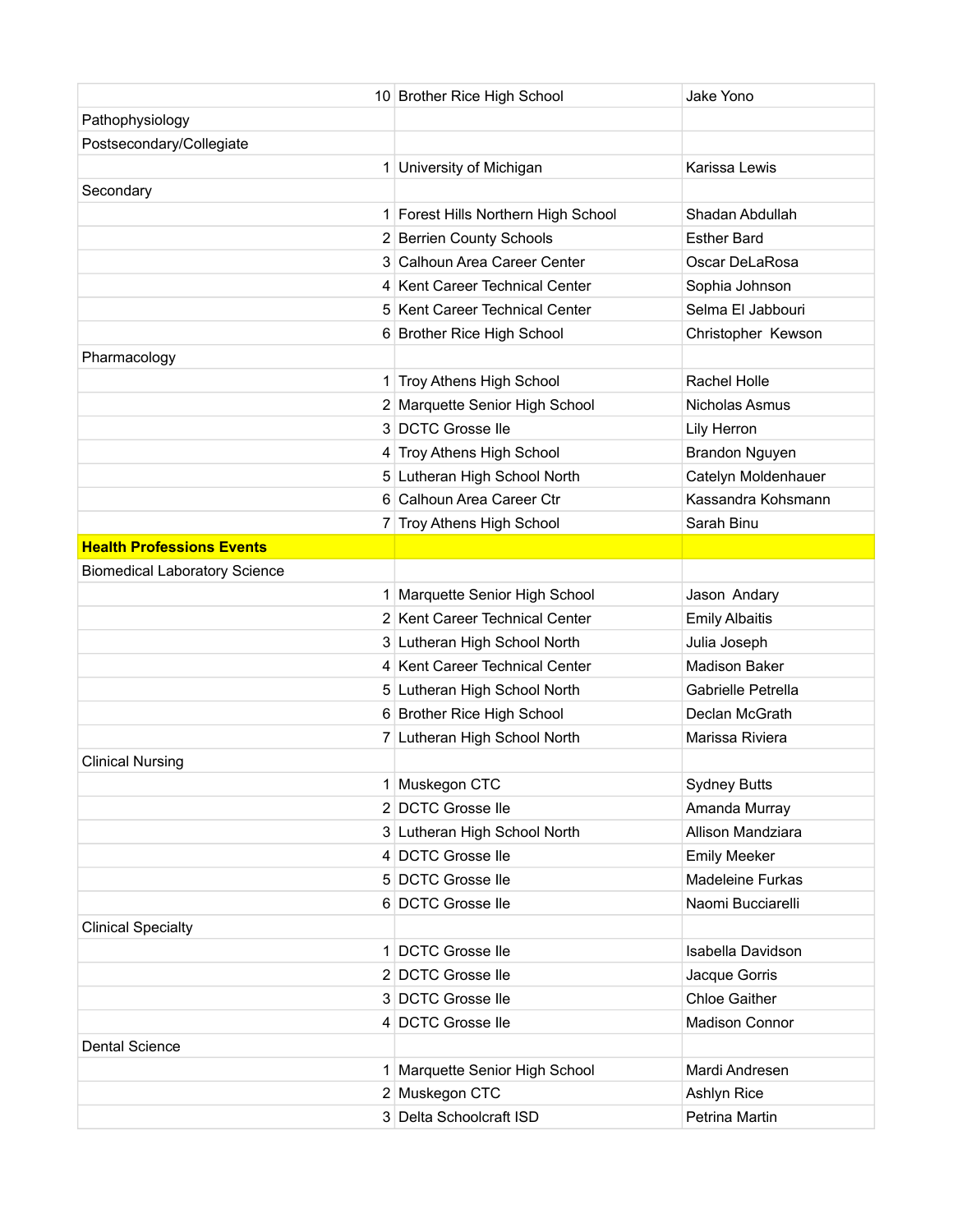|                          | 4 West Shore ESD CTE                    | Jessica Gerbers       |
|--------------------------|-----------------------------------------|-----------------------|
|                          | 5 Calhoun Area Career Ctr               | Ramya Payne           |
| Home Health Aide         |                                         |                       |
|                          | 1 Marquette Senior High School          | Cassandra Davis       |
|                          | 2 Troy Athens High School               | Nathan Elias          |
|                          | 3 DCTC Grosse lle                       | Olivia Paolucci       |
|                          | 4 Muskegon CTC                          | Madison Rader         |
|                          | 5 DCTC Grosse lle                       | Joslyn Holt           |
|                          | 6 Troy Athens High School               | Prabhath Inturi       |
|                          | 7 Troy Athens High School               | Roshan Khan           |
|                          | 8 Troy Athens High School               | Shreyas Nagireddy     |
|                          | 9 Muskegon CTC                          | <b>Bethany Yonker</b> |
|                          | 10 Muskegon CTC                         | Alexis McMahon        |
| <b>Medical Assisting</b> |                                         |                       |
|                          | 1 Muskegon CTC                          | Haily McKee           |
|                          | 2 Muskegon CTC                          | MaKayla Manciu        |
|                          | 3 Muskegon CTC                          | Casey Boucher         |
|                          | 4 Warren Woods Tower High School - Hosa | Redwana Rahman        |
|                          | 5 Warren Woods Tower High School - Hosa | Faria Mabub           |
|                          | 6 Kent Career Technical Center          | Doriane Tumukunde     |
|                          | 7 Muskegon CTC                          | Megan Croschere       |
|                          | 8 Muskegon CTC                          | Alivia Letherby       |
|                          | 9 DCTC Grosse lle                       | Gabriella Ochoa       |
|                          | 10 DCTC Grosse lle                      | <b>Kate Giedlin</b>   |
| <b>Nursing Assisting</b> |                                         |                       |
|                          | 1 DCTC Grosse lle                       | Leah Schwartz         |
|                          | 2 DCTC Grosse lle                       | <b>Chloe Evans</b>    |
|                          | 3 DCTC Grosse lle                       | Samantha Belair       |
|                          | 4 Delta Schoolcraft ISD                 | Lahna Castor          |
|                          | 5 Calhoun Area Career Center            | Hannah Diesel         |
|                          | 6 Kent Career Technical Center          | Koungo Diarrassouba   |
|                          | 7 Calhoun Area Career Center            | Gracie Mario          |
|                          | 8 West Shore ESD CTE                    | Lillian Fessenden     |
|                          | 9 Delta Schoolcraft ISD                 | Sarah Nelson          |
|                          | 10 Kent Career Technical Center         | Natalie Rozendaal     |
| <b>Pharmacy Science</b>  |                                         |                       |
|                          | 1 Marquette Senior High School          | Ella Whalen           |
|                          | 2 Muskegon CTC                          | Alivia Taskey         |
|                          | 3 Muskegon CTC                          | Kyleigh Barnes        |
| <b>Physical Therapy</b>  |                                         |                       |
|                          | 1 Marquette Senior High School          | Delaney Diddams       |
|                          | 2 Muskegon CTC                          | Jillian Singleton     |
|                          | 3 Calhoun Area Career Center            | Brianna Pawloski      |
|                          | 4 Berrien County Schools                | Michelande Joseph     |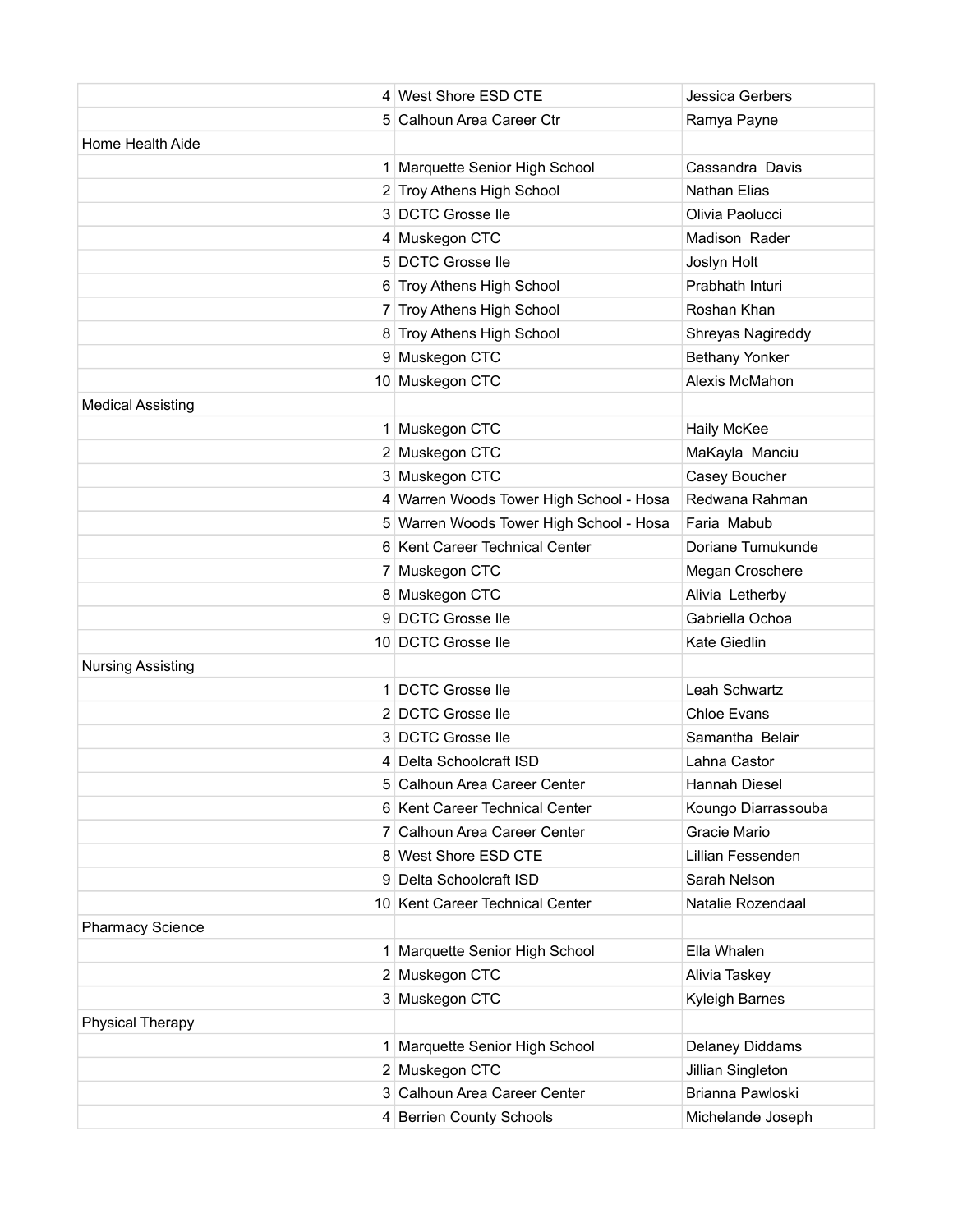|                                      | 5 DCTC Grosse lle                   | Kaitlyn Williams          |
|--------------------------------------|-------------------------------------|---------------------------|
|                                      | 6 DCTC Grosse lle                   | Marissa Gersey            |
|                                      | 7 Calhoun Area Career Ctr           | <b>Brielle Barber</b>     |
|                                      | 8 Calhoun Area Career Ctr           | Olivia McCarty            |
|                                      | 9 Delta Schoolcraft ISD             | Cydnie Carignan           |
|                                      | 10 DCTC Grosse lle                  | Mackenzie Lambrix         |
| Sports Medicine                      |                                     |                           |
|                                      | 1 Marquette Senior High School      | <b>Chris Ricker</b>       |
|                                      | 2 Marquette Senior High School      | <b>Ethan Richards</b>     |
|                                      | 3 Calhoun Area Career Center        | Jenna Follett             |
|                                      | 4 DCTC Grosse lle                   | Nicoletta Boucher         |
|                                      | 5 Muskegon CTC                      | Alyssa Lohman             |
|                                      | 6 Troy Athens High School           | Khwaja Rahman             |
|                                      | 7 Forest Hills Northern High School | Matthew Goodrich          |
|                                      | 8 Calhoun Area Career Center        | Emma Teeters              |
|                                      | 9 West Shore ESD CTE                | Jocelyn Austin            |
|                                      | 10 Calhoun Area Career Center       | <b>Bailey McCulloch</b>   |
| <b>Veterinary Science</b>            |                                     |                           |
|                                      | 1 Marquette Senior High School      | <b>Andrew Kreis</b>       |
|                                      | 2 Troy Athens High School           | <b>Yashvanth Aravinth</b> |
|                                      | 3 Calhoun Area Career Ctr           | Mackenzie Hale            |
|                                      | 4 Delta Schoolcraft ISD             | Megan Allsworth           |
|                                      | 5 Lutheran High School North        | Sadie Silcox              |
|                                      | 6 Delta Schoolcraft ISD             | Christina Kane            |
|                                      | 7 Brother Rice High School          | <b>Tomas Walmsley</b>     |
|                                      | 8 Delta Schoolcraft ISD             | Jordyn Huskey             |
|                                      | 9 Brother Rice High School          | Andrew Riordan            |
| <b>Emergency Preparedness Events</b> |                                     |                           |
| <b>CERT Skills</b>                   |                                     |                           |
|                                      | Troy Athens High School             | Claire Tantengco          |
|                                      | 1 Troy Athens High School           | <b>Tiffany Tan</b>        |
|                                      | 2 Lutheran High School North        | Brianna Champagne         |
|                                      | 2 Lutheran High School North        | Mackenna VanHouten        |
| <b>CPR/First Aid</b>                 |                                     |                           |
|                                      | 1 Marquette Senior High School      | Maya Lackey               |
|                                      | 1 Marquette Senior High School      | Romy Kus                  |
|                                      | 2 Marquette Senior High School      | Savannah Ross             |
|                                      | 2 Marquette Senior High School      | Hannah Ruuska             |
|                                      | 3 Calhoun Area Career Center        | Kaila Silverman           |
|                                      | 3 Calhoun Area Career Center        | <b>Delaney Evans</b>      |
|                                      | 4 Delta Schoolcraft ISD             | Natalie Monkevich         |
|                                      | 4 Delta Schoolcraft ISD             | <b>Haley Garcia</b>       |
|                                      | 5 DCTC Grosse lle                   | Marissa Horbal            |
|                                      | 5 DCTC Grosse lle                   | <b>Bella Jones</b>        |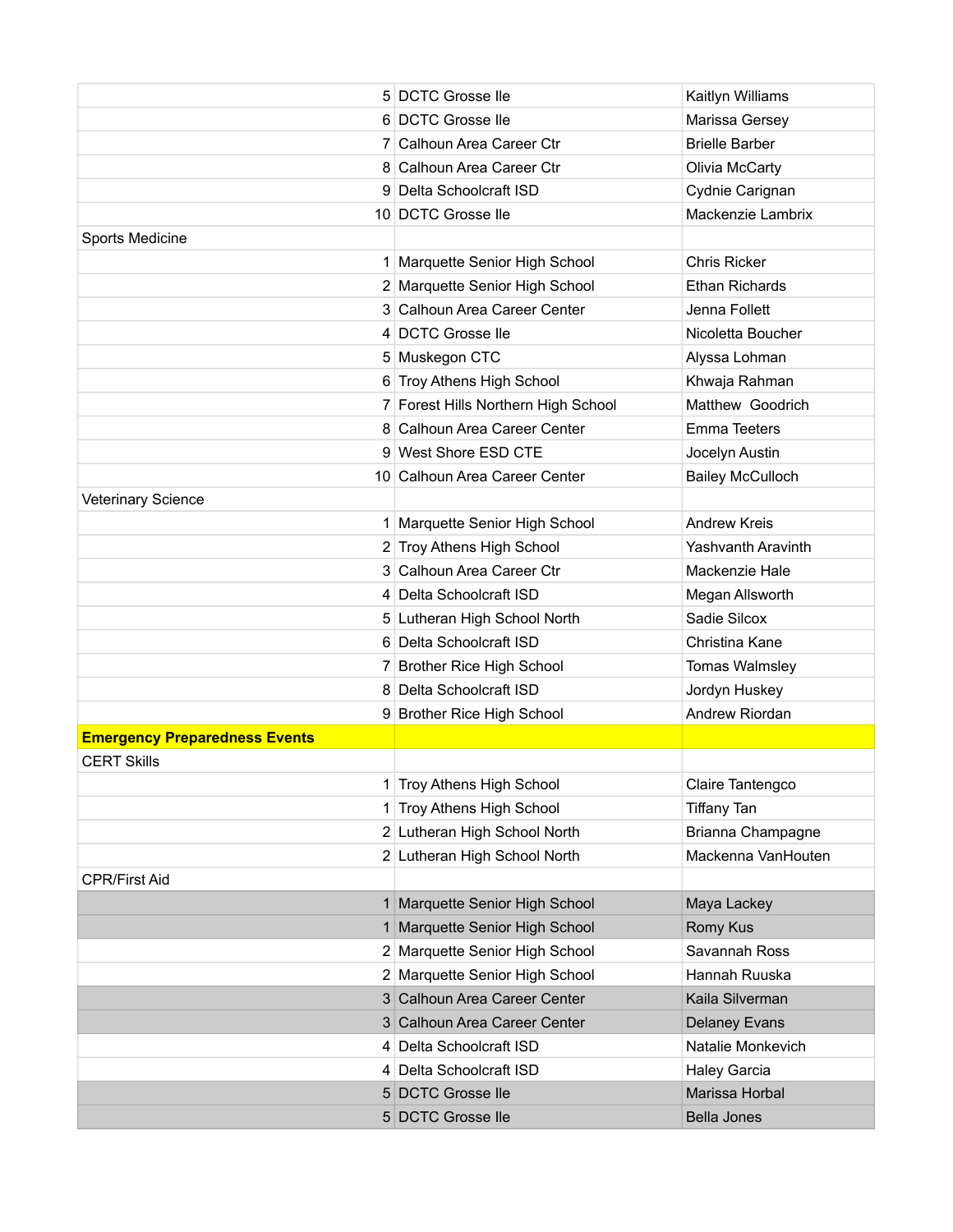|                                            | 6 Calhoun Area Career Center        | Macey Mead              |
|--------------------------------------------|-------------------------------------|-------------------------|
|                                            | 6 Calhoun Area Career Center        | Dakota Wolfinger        |
|                                            | 7 Calhoun Area Career Center        | <b>Hailey Conley</b>    |
|                                            | 7 Calhoun Area Career Center        | Malia Whitfield         |
|                                            | 8 West Shore ESD CTE                | Ashleigh Walle          |
|                                            | 8 West Shore ESD CTE                | Erin Budzynski          |
|                                            | 9 West Shore ESD CTE                | Zoe Voss                |
|                                            | 9 West Shore ESD CTE                | Lilli Goodrich          |
| Epidemiology                               |                                     |                         |
|                                            | 1 Troy Athens High School           | Ethan Liu               |
|                                            | 2 Troy Athens High School           | Vishnav Ramesh          |
|                                            | 3 Delta Schoolcraft ISD             | Alex Kleiman            |
|                                            | 4 Delta Schoolcraft ISD             | Jonah Frizzell          |
|                                            | 5 Delta Schoolcraft ISD             | Aiden Truitt            |
| <b>Public Health</b>                       |                                     |                         |
|                                            | 1 Troy Athens High School           | Sara Ali                |
|                                            | 1 Troy Athens High School           | Harman Mand             |
|                                            | 2 Troy Athens High School           | Aarushi Lokhande        |
|                                            | 2 Troy Athens High School           | Megha Sharma            |
|                                            | 2 Troy Athens High School           | <b>Bea Cortes</b>       |
| <b>Leadership Events</b>                   |                                     |                         |
| <b>Extemporaneous Writing</b>              |                                     |                         |
|                                            | 1 Delta Schoolcraft ISD             | Kacie Derocher          |
|                                            | 2 Berrien County Schools            | <b>Hailey Lawrence</b>  |
|                                            | 3 Muskegon CTC                      | Carly Bueche            |
| Health Career Photography                  |                                     |                         |
|                                            | 1 Calhoun Area Career Ctr           | Karlee Rothwell         |
|                                            | 2 Calhoun Area Career Ctr           | Mia Hernandez           |
|                                            | 3 Kent Career Technical Center      | Michelle Estrada-Garcia |
| <b>Healthy Lifestyle</b>                   |                                     |                         |
|                                            | 1 Kent Career Technical Center      | Arabella Dorado         |
| <b>Interviewing Skills</b>                 |                                     |                         |
|                                            | 1 Menominee High School             | Maria Pesola            |
| <b>Job Seeking Skills</b>                  |                                     |                         |
|                                            | 1 Troy Athens High School           | Roxana Tipurita         |
| Prepared Speaking                          |                                     |                         |
|                                            | 1 Muskegon CTC                      | <b>Taylor Carson</b>    |
|                                            | 2 Forest Hills Northern High School | Tanvi Kulkarni          |
| Researched Persuasive Writing and Speaking |                                     |                         |
|                                            | 1 Lutheran High School North        | <b>Emily Barker</b>     |
|                                            | 2 Troy Athens High School           | Sneha Nandwani          |
|                                            | 3 Troy Athens High School           | Saadia Haque            |
| Research Poster                            |                                     |                         |
|                                            | 1 Delta Schoolcraft ISD             | <b>Ashleigh Davis</b>   |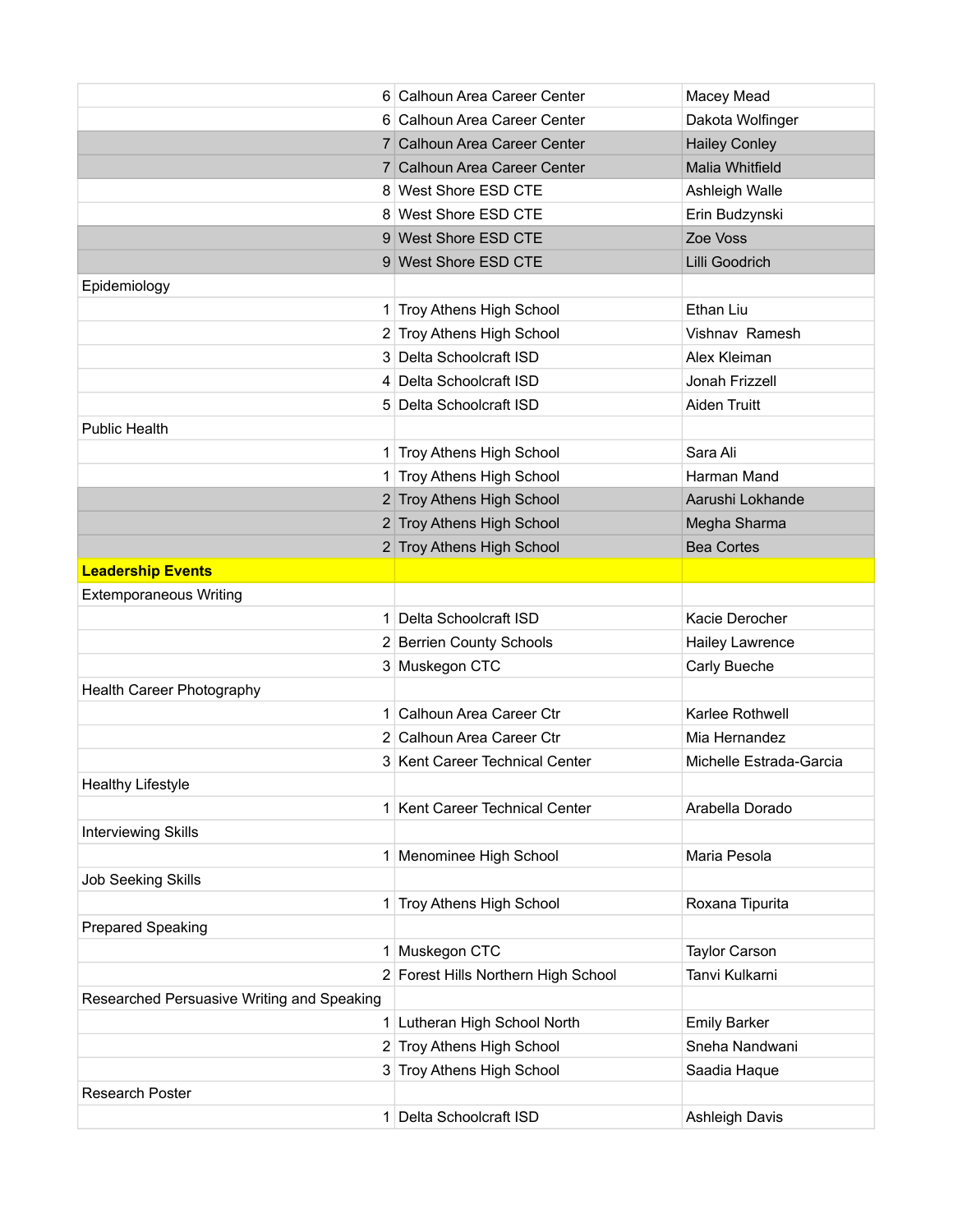|                                 | 2 Kent Career Technical Center | Samantha Rivera          |
|---------------------------------|--------------------------------|--------------------------|
| <b>Teamwork Events</b>          |                                |                          |
| <b>Biomedical Debate</b>        |                                |                          |
|                                 | 1 West Shore ESD CTE           | <b>Ethan Funke</b>       |
|                                 | 1 West Shore ESD CTE           | Joseph Zink              |
|                                 | 1 West Shore ESD CTE           | Alexandra Grillo         |
|                                 | 2 Lutheran High School North   | Madeline DiLella         |
|                                 | 2 Lutheran High School North   | Florencia Mabesa         |
|                                 | 2 Lutheran High School North   | <b>Brooke Caya</b>       |
|                                 | 2 Lutheran High School North   | Marena Maceroni          |
| <b>Community Awareness</b>      |                                |                          |
|                                 | 1 Kent Career Technical Center | <b>Moneek Pharms</b>     |
|                                 | 1 Kent Career Technical Center | <b>Hadley Dendroeder</b> |
|                                 | 2 Kent Career Technical Center | Lindsay VanderMaas       |
|                                 | 2 Kent Career Technical Center | Alena Oeverman           |
|                                 | 3 Calhoun Area Career Ctr      | Monica Mawi              |
|                                 | 3 Calhoun Area Career Ctr      | Rosy Lun Zuun            |
|                                 | 4 Delta Schoolcraft ISD        | <b>Madilyn Porter</b>    |
|                                 | 4 Delta Schoolcraft ISD        | <b>Madison Couillard</b> |
| <b>Creative Problem Solving</b> |                                |                          |
|                                 | 1 Kent Career Technical Center | Haarika Hebbur           |
|                                 | 1 Kent Career Technical Center | Macie Borgeld            |
|                                 | 1 Kent Career Technical Center | <b>Catherine Densham</b> |
|                                 | 2 Delta Schoolcraft ISD        | Ella Torvinen            |
|                                 | 2 Delta Schoolcraft ISD        | John Bichler             |
|                                 | 2 Delta Schoolcraft ISD        | Lily Beauchamp           |
|                                 | 3 Delta Schoolcraft ISD        | <b>Madison Fulsher</b>   |
|                                 | 3 Delta Schoolcraft ISD        | Annika Wangrud           |
|                                 | 3 Delta Schoolcraft ISD        | Peyton Wellman           |
| <b>Forensic Science</b>         |                                |                          |
|                                 | 1 Troy Athens High School      | Elaine Qu                |
|                                 | 1 Troy Athens High School      | Neha Jaisankar           |
|                                 | 2 Marquette Senior High School | Haylee Vickers           |
|                                 | 2 Marquette Senior High School | Quinn Arntsen            |
|                                 | 3 Muskegon CTC                 | Hailey Benham            |
|                                 | 3 Muskegon CTC                 | <b>Trinity Jordan</b>    |
|                                 | 4 DCTC Grosse lle              | Eleana McQuiston         |
|                                 | 4 DCTC Grosse lle              | Marie Hromi              |
|                                 | 5 West Shore ESD CTE           | <b>Brooke Talsma</b>     |
|                                 | 5 West Shore ESD CTE           | <b>Braylynn Lemire</b>   |
|                                 | 6 DCTC Grosse lle              | Lyla Ilijevski           |
|                                 | 6 DCTC Grosse lle              | Kyndall Boyd             |
|                                 | 7 West Shore ESD CTE           | Mikaylyn Kenney          |
|                                 | 7 West Shore ESD CTE           | <b>Madison Dennis</b>    |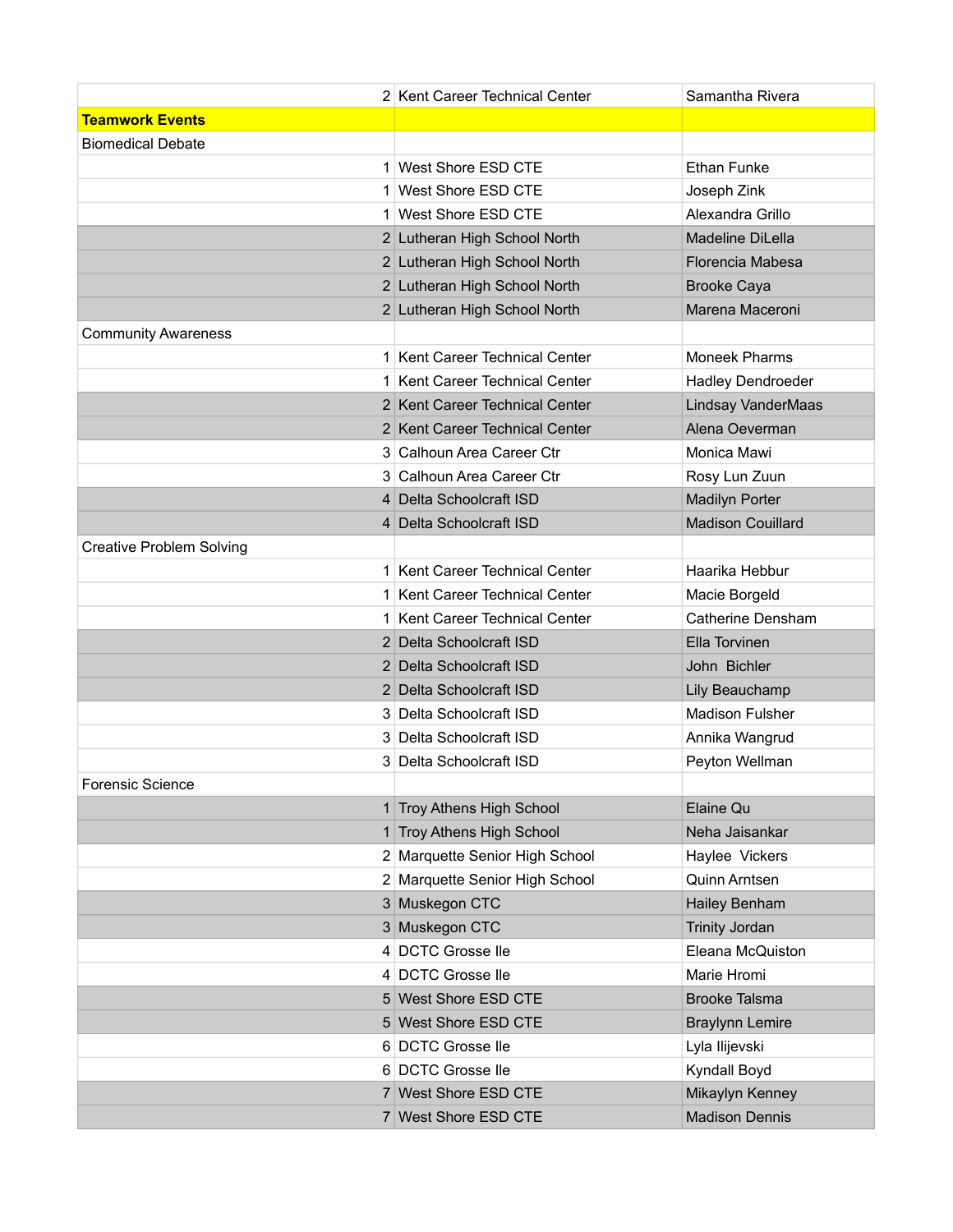|                                    | 8 Troy Athens High School      | Aryan Vadlamudi          |
|------------------------------------|--------------------------------|--------------------------|
|                                    | 8 Troy Athens High School      | Saatvik Kristam          |
|                                    | 9 Delta Schoolcraft ISD        | <b>Isabelle Peterson</b> |
|                                    | 9 Delta Schoolcraft ISD        | Roxanne McDaniel         |
|                                    | 10 Muskegon CTC                | Miranda Hutson           |
|                                    | 10 Muskegon CTC                | Ariyanna Ricks           |
| <b>Health Career Display</b>       |                                |                          |
|                                    | 1 Troy Athens High School      | Gigi Yip                 |
|                                    | 1 Troy Athens High School      | Sammy Guo                |
|                                    | 2 Troy Athens High School      | Christopher DeJonckheere |
|                                    | 2 Troy Athens High School      | Joseph Morelli           |
|                                    | 3 Troy Athens High School      | Vansh Baxi               |
|                                    | 3 Troy Athens High School      | Luke Hausner             |
|                                    | 4 Lutheran High School North   | <b>Annie Hale</b>        |
|                                    | 4 Lutheran High School North   | Madison Sedmak           |
|                                    | 5 Lutheran High School North   | Kacie Zdanowski          |
|                                    | 5 Lutheran High School North   | <b>Jillian Probst</b>    |
|                                    | 6 Muskegon CTC                 | Madison Bonnema          |
|                                    | 6 Muskegon CTC                 | Carra Hilliard           |
|                                    | 7 Lutheran High School North   | Lauren Koski             |
|                                    | 7 Lutheran High School North   | Olivia Ebel              |
|                                    | 8 Kent Career Technical Center | Logan Rittenhouse        |
|                                    | 8 Kent Career Technical Center | Rowan Sharp              |
| <b>Health Education</b>            |                                |                          |
|                                    | 1 Troy Athens High School      | Emma Carrier             |
|                                    | 1 Troy Athens High School      | Gillian Ciak             |
|                                    | 1 Troy Athens High School      | Havesh Kolli             |
|                                    | 1 Troy Athens High School      | <b>Anant Garg</b>        |
| <b>HOSA Bowl</b>                   |                                |                          |
|                                    | 1 Menominee High School        | Rachel Magrane           |
|                                    | 1 Menominee High School        | Celimar Rodriguez        |
|                                    | 1 Menominee High School        | Jocelyn Villas           |
|                                    | 1 Menominee High School        | Jenna Behrendt           |
| Medical Innovation                 |                                |                          |
|                                    | 1 Troy Athens High School      | Esha Nair                |
|                                    | 1 Troy Athens High School      | Elyssa Haddad            |
|                                    | 1 Troy Athens High School      | Erin Turnbach            |
| <b>Public Service Announcement</b> |                                |                          |
|                                    | 1 Kent Career Technical Center | Megan Herzog             |
|                                    | 1 Kent Career Technical Center | Genesis Giron-Ayala      |
|                                    | 1 Kent Career Technical Center | Sadie Corliss            |
|                                    | 1 Kent Career Technical Center | <b>Rainer Vis</b>        |
|                                    | 2 Calhoun Area Career Center   | <b>Mallory Melton</b>    |
|                                    | 2 Calhoun Area Career Center   | <b>Emily Sundberg</b>    |